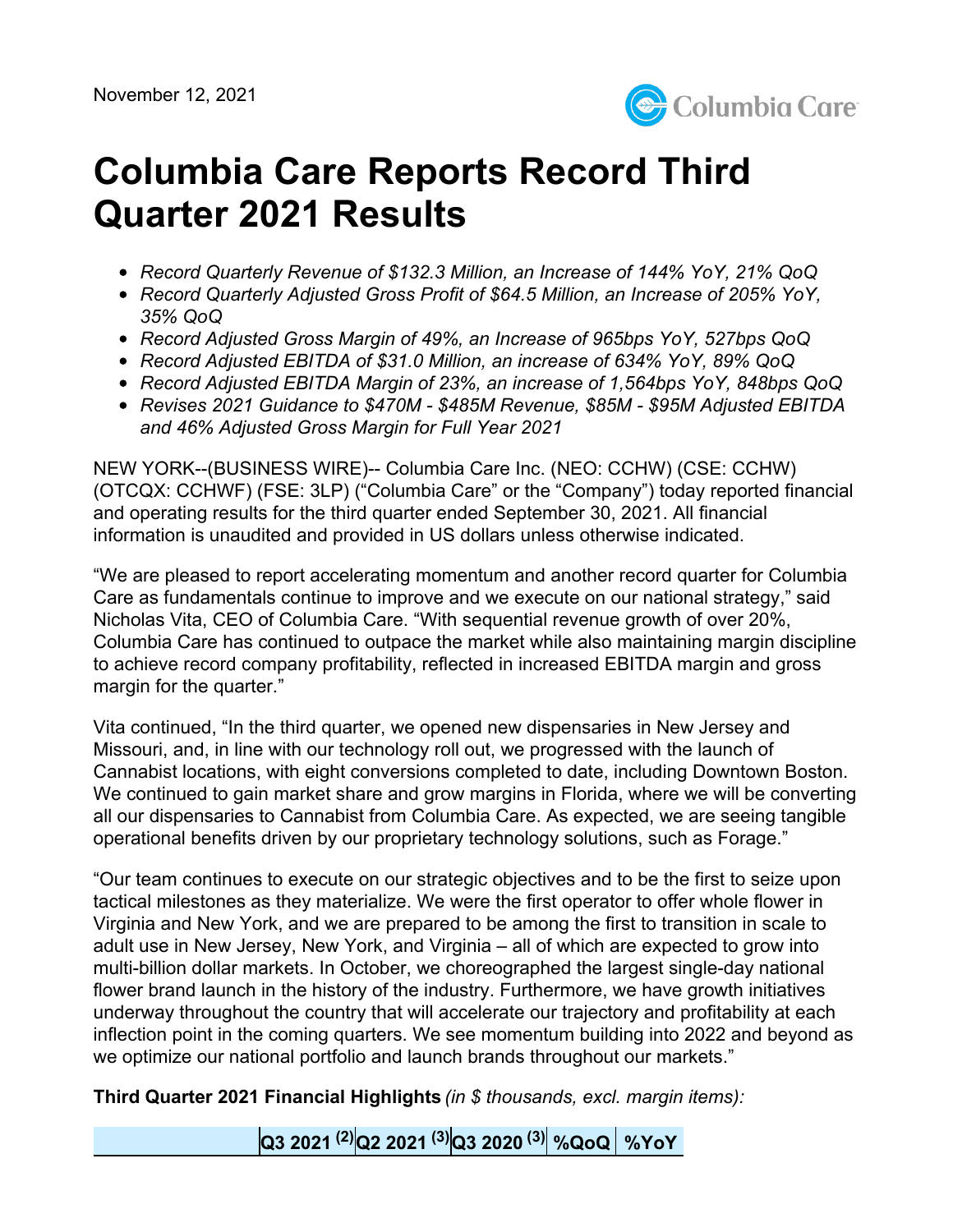| Revenue                            |           | $132,322$ \$ $109,744$ \$ | 54,162 | 21% | 144%                |
|------------------------------------|-----------|---------------------------|--------|-----|---------------------|
| Adj. Gross Profit <sup>[1]</sup> S | 64,462 \$ | 47,678 \$                 | 21,157 | 35% | 205%                |
| Adj. Gross Margin <sup>[1]</sup>   | 49%       | 43%                       |        |     | 39% 527 bps 965 bps |
| Adj. EBITDA                        | 31,022 \$ | 16,422 \$                 | 4.226  | 89% | 634%                |

*[1] Excludes changes in fair value of biological assets and inventory sold for all periods presented, as well as \$1.4 million in Q3 2021 and Q2 2021 and \$1.8 million in Q3 2020 related to the mark-up of inventory acquired in acquisitions.*

*[2] Represents Reported Results*

*[3] Represents Combined Results, which include dispensary operations in Ohio.*

Third quarter 2021 results include a full quarter of Green Leaf Medical. Since the close of the CannAscend transaction on July 1, 2021, the Company will no longer report Combined results.

**Top 5 Markets by Revenue [4] :** California, Colorado, Massachusetts, Ohio, Pennsylvania

**Top 5 Markets by Adjusted EBITDA [4] :** Illinois, Maryland, Massachusetts, Pennsylvania, Virginia

*[4] Markets are listed alphabetically*

# **Select Market Highlights**

# **California:**

- Cultivation upgrades to increase yield, efficiency, and quality of production in light of wholesale market softness and pricing pressure are nearly complete; awaiting approval for additional indoor cultivation capacity
- Sequential revenue down 10% due to lower wholesale revenue, pricing pressure at the wholesale and retail level offset by record retail transaction volume
- Gross margin impacted by declining wholesale prices due to supply glut and planned lower biomass output during cultivation upgrade efforts that were completed in early October; seeing early indications of gross margin improvement into Q4

# **Colorado:**

- Sequential revenue declined slightly due to retail softness from ADS contraction offset by increased transaction volume, up 160% YoY
- Gross margin stable as upgrades were completed in Steele indoor cultivation facility; first significant harvest occurred in October
- Harvesting underway in Trinidad with record grams per plant and THC levels vs historical metrics

# **Florida**:

Q3 revenue increased 241% over Q3 2020; following standout 46% increase in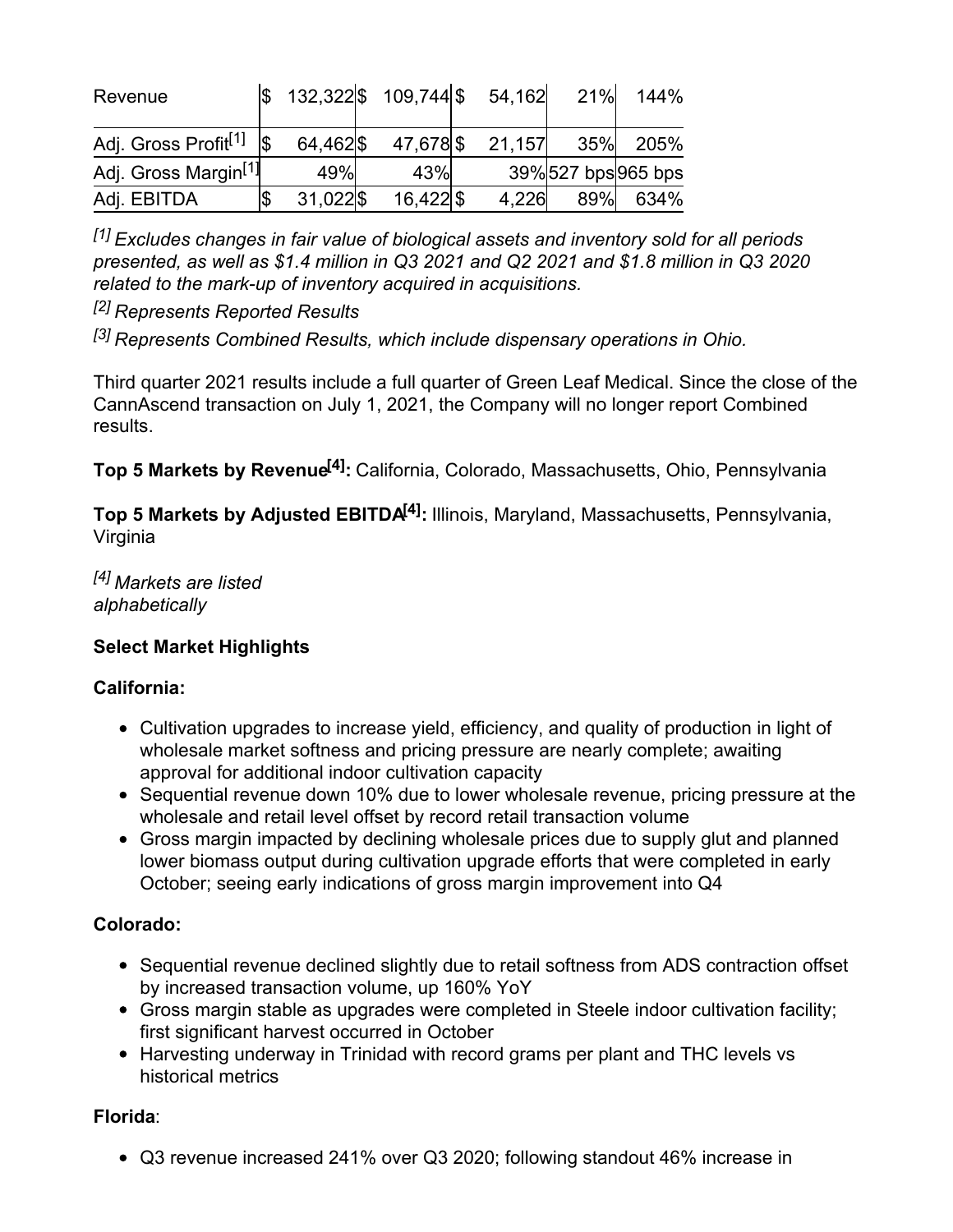revenue sequentially in Q2, sequential revenue declined 7% in Q3 due to discounting pressures and softer ADS as we worked through existing legacy biomass and strains

- Nearly 1,700bps increase in gross margin quarter over quarter due to continued scale and yield improvements and discounting discipline; Florida is now a Top 5 Market by Adi. Gross Margin
- Continued focused on expanding product lines, increasing supply of edibles and other manufactured products across retail footprint to support continued market share gain

#### **Illinois**:

- Sequential revenue increased 14% in Q3 and 159% YoY, primarily driven by increased retail sales with transaction volumes up 23% sequentially, offset by a decline in ADS
- Production efficiencies resulting in >30% THC products and strong terpene profiles
- Jefferson Park dispensary expansion to triple the size of the space is expected to be completed in Q4 2021

#### **Maryland:**

- With incorporation of gLeaf, sequential revenue increased more than 380%; Maryland was a Top 5 contributor to EBITDA in Q3
- Vertical integration and robust wholesale distribution supported significant improvement in gross and EBITDA margins

#### **Massachusetts**:

- Sequential revenue growth of 6% and 19% YoY with record transaction volume and record wholesale revenue in the quarter
- Adult use sales began at Boston Cannabist co-located dispensary in August
- Addition of automation equipment for flower and pre-roll, showed positive financial impact in Q3

# **New Jersey:**

- Revenue increased 45% sequentially in Q3; gross margin continued to improve, increasing more than 2,700bps sequentially with record transaction volume and ADS
- Deptford Cannabist dispensary opened in August; third location in Hamilton Township expected to open in Q1 2022
- Second cultivation and production facility in Vineland is under development and will provide 250,000sqft of additional canopy, manufacturing, and distribution space to support medical and adult-use in 2022

# **New York:**

- Revenue up 4% sequentially and 43% YoY; gross margin improved 600bps with third consecutive quarter of increased ADS
- Cultivation operations began at Long Island cultivation facility (~1M sqft) in September, with expected initial harvest in Q4
- Flower sales began on October 25; Columbia Care was first operator to offer whole flower sales in New York
- As an existing Registered Organization, we are in the process of locating four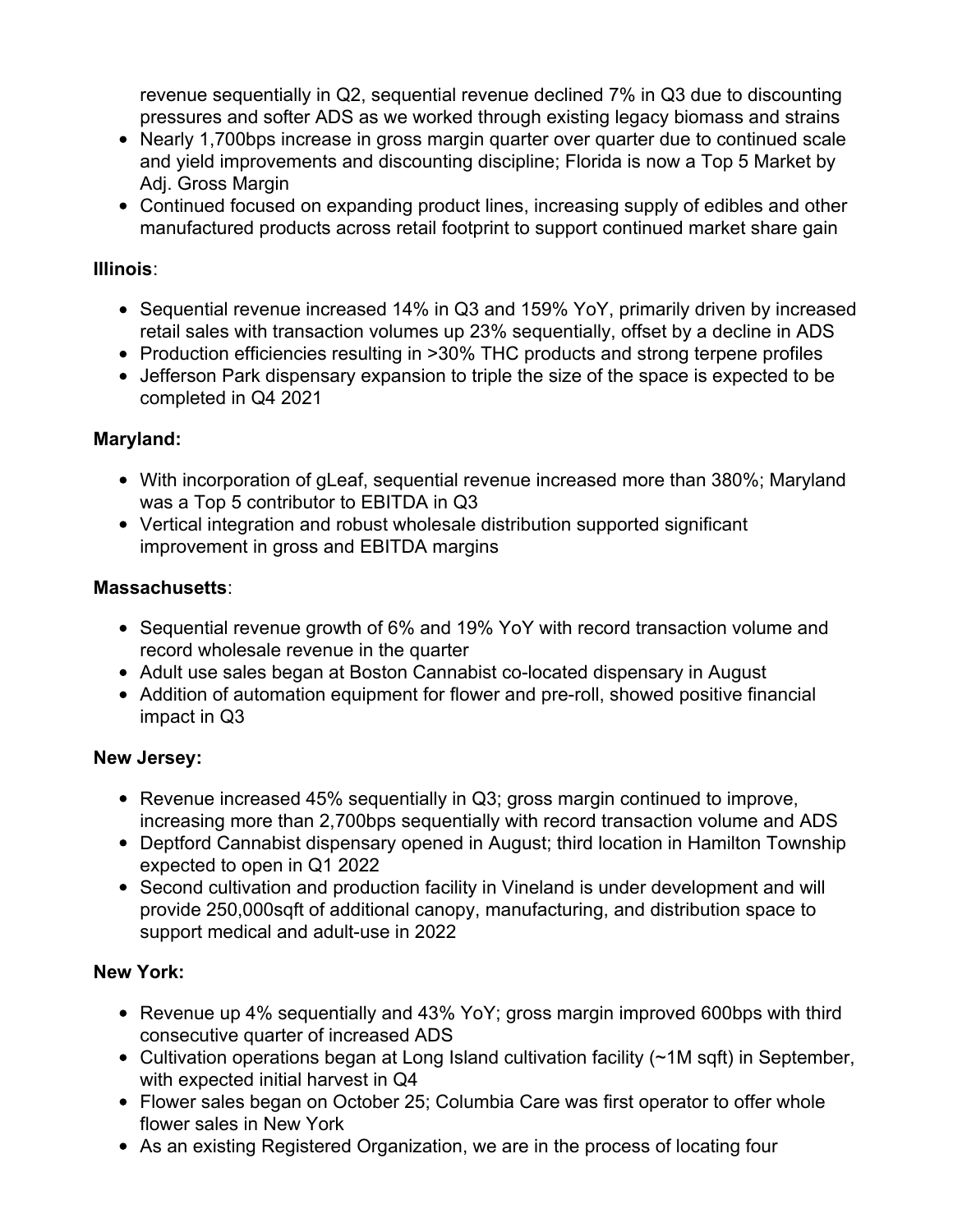incremental medical dispensaries to add to our current four medical dispensaries; three of the added dispensaries will be co-located with adult-use for a total of eight dispensaries in New York

#### **Ohio:**

- Revenue increased 17% sequentially and 83% YoY
- Record transaction volumes offset by a decline in ADS
- CannAscend and Corsa Verde acquisitions closed July 1, no longer reporting Combined metrics
- Columbia Care flower is available via wholesale in more than 90% of all dispensaries in state
- Mt. Orab cultivation facility to have incremental canopy available by Q1 2022

### **Pennsylvania**:

- Revenue increased 51% sequentially and 85% YoY, including a full quarter of gLeaf
- Gross margin improved 1,350bps sequentially, as Columbia Care is now vertically integrated in PA with the gLeaf's 174,000sqft expansion underway, for a total of 274,000sqft upon completion
- gLeaf currently wholesales to nearly all dispensaries in Pennsylvania (+95%)
- Introducing award winning Columbia Care brands and formats in PA in Q4 2021

# **Virginia**:

- Flower sales began September 9, which has driven revenue increase of 225% QoQ, including gLeaf contribution following June 10 acquisition closing with record transaction volume and ADS
- Sequential gross margin improvement of more than 5,500bps
- Third dispensary opened in Richmond suburb on November 8, with two additional dispensaries expected to open by year-end; actively pursuing dispensary locations, for a total of 12 dispensaries between Columbia Care and gLeaf

# **2021 Outlook**

| <b>Metric</b>                | <b>Previous Guidance Revised Guidance</b> |                 |
|------------------------------|-------------------------------------------|-----------------|
| Revenue                      | \$500M - \$530M                           | \$470M - \$485M |
| <b>Adjusted Gross Margin</b> | $47%+$                                    | 46%+            |
| <b>Adjusted EBITDA</b>       | \$95M - \$105M                            | \$85M - \$95M   |

The Company is revising its guidance for 2021, primarily driven by the impact of unanticipated regulatory delays, for example delays in opening of dispensaries in Massachusetts (Boston), New Jersey and West Virginia; delayed approvals for dispensary expansion in Illinois; delayed implementation of adult use in New Jersey; and a later than expected close of the Medicine Man transaction. In addition, wholesale pricing dynamics in some markets, such as California and Pennsylvania, and competitive market share dynamics in Florida have also impacted results and expectations. See "Caution Concerning Forward-Looking Statements" below for further discussion.

# **Conference Call and Webcast Details**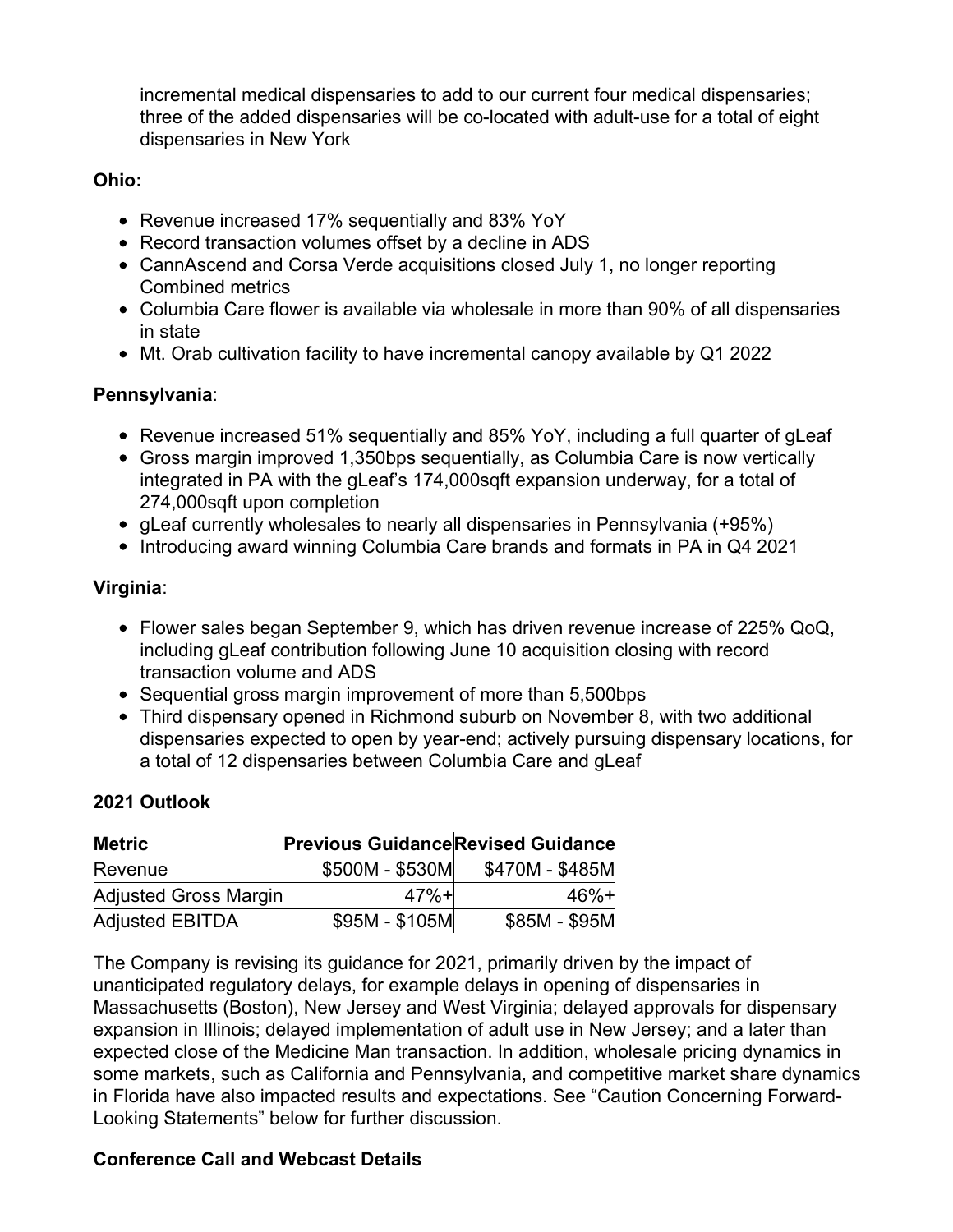The Company will host a conference call on Friday, November 12, 2021 at 8:00 a.m. ET to discuss its financial and operating results for the third quarter of 2021.

To access the live conference call via telephone, please dial 1-877-407-8914 (US callers) or 1-201-493-6795 (international callers). A live audio webcast of the call will also be available in the Investor Relations section of the Company's website at <https://ir.col-care.com/> or at <https://78449.themediaframe.com/dataconf/productusers/colc/mediaframe/46646/indexl.html>.

A replay of the audio webcast will be available in the Investor Relations section of the Company's website approximately two hours after completion of the call and will be archived for 30 days.

### **Non-IFRS Financial Measures**

In this press release, Columbia Care refers to certain non-IFRS financial measures, including Adjusted EBITDA, Adjusted EBITDA Margin and gross profit excluding changes in fair value of biological assets and inventory sold. These measures do not have any standardized meaning prescribed by IFRS and may not be comparable to similar measures presented by other companies. Columbia Care considers certain non-IFRS measures to be meaningful indicators of the performance of its business. A reconciliation of such non-IFRS financial measures to their nearest comparable IFRS measure is included in this press release and a further discussion of some of these items is contained in the Company's Management's Discussion and Analysis for the three months ended September 30, 2021.

#### **About Columbia Care Inc.**

Columbia Care is one of the largest and most experienced cultivators, manufacturers and providers of cannabis products and related services, with licenses in 18 U.S. jurisdictions and the EU. Columbia Care operates 131 facilities including 99 dispensaries and 32 cultivation and manufacturing facilities, including those under development. Columbia Care is one of the original providers of medical cannabis in the U.S. and now delivers industryleading products and services to both the medical and adult-use markets. In 2021, the company launched Cannabist, its new retail brand, creating a national dispensary network that leverages proprietary technology platforms. The company offers products spanning flower, edibles, oils, and tablets, and manufactures popular brands including Seed & Strain, Triple Seven, gLeaf, Classix, Plant Sugar, Press, Amber and Platinum Label CBD. For more information on Columbia Care, please visit [www.col-care.com](http://www.col-care.com).

#### **Caution Concerning Forward-Looking Statements**

This press release contains certain statements that constitute forward-looking information within the meaning of applicable securities laws ("forward-looking statements"). Statements concerning Columbia Care's objectives, goals, strategies, priorities, intentions, plans, beliefs, expectations and estimates, and the business, operations, financial performance and condition of Columbia Care as well as statements under the heading "2021 Outlook" are forward-looking statements. The words "believe", "expect", "anticipate", "estimate", "intend", "may", "will", "would", "could", "should", "continue", "plan", "goal", "objective", and similar expressions and the negative of such expressions are intended to identify forward-looking statements, although not all forward-looking statements contain these identifying words.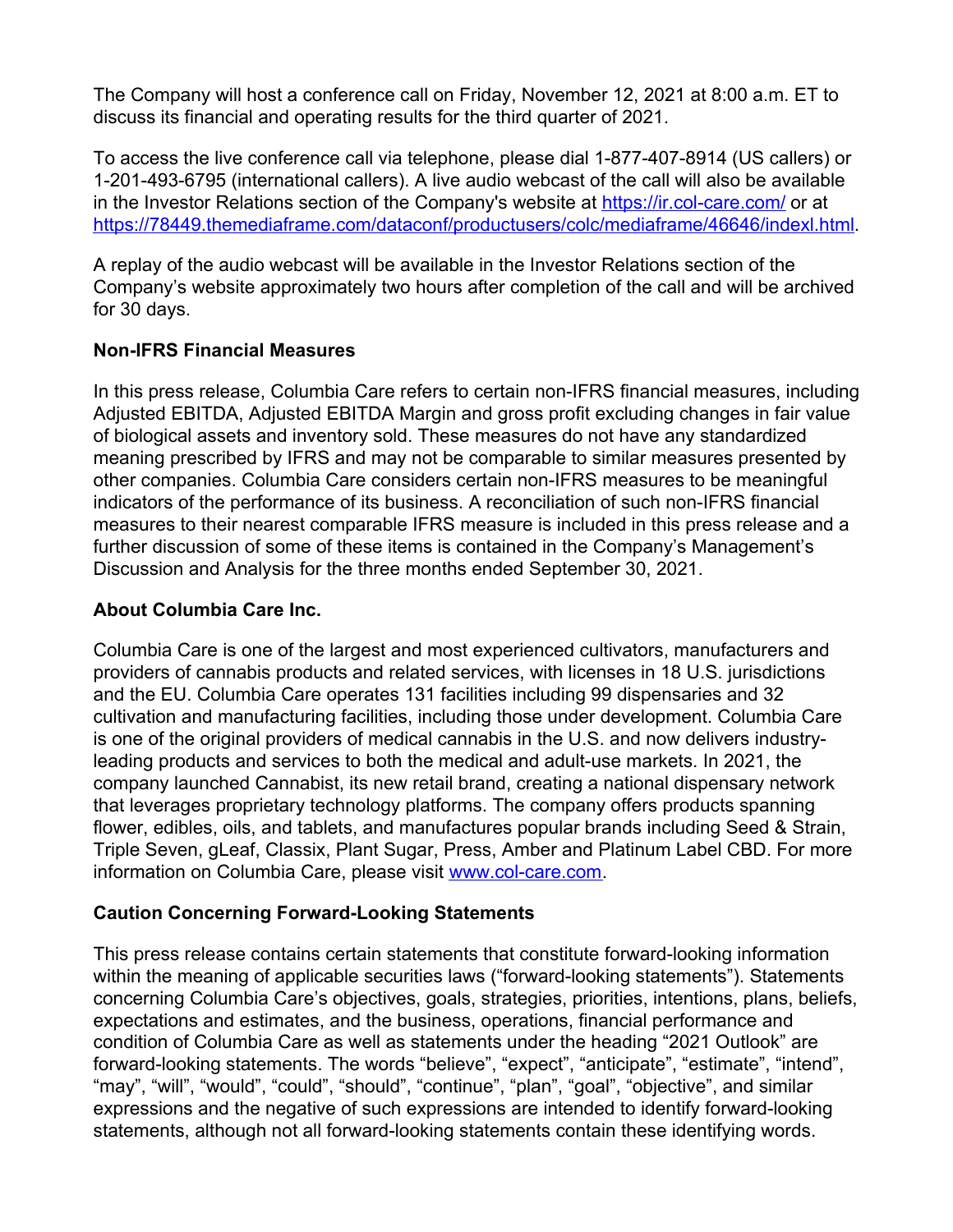Certain material factors and assumptions were applied in providing these forward-looking statements. Forward-looking information involves numerous assumptions, including assumptions on revenue and expected gross margins, capital allocation, EBITDA break even targets and other financial results; growth of its operations via expansion; expectations for the potential benefits of any transactions including the acquisition of Green Leaf Medical; statements relating to the business and future activities of, and developments related to, the Company after the date of this press release, including such things as future business strategy, competitive strengths, goals, expansion and growth of the Company's business, operations and plans; expectations that planned acquisitions will be completed as previously announced; expectations regarding cultivation and manufacturing capacity; expectations regarding receipt of regulatory approvals; expectations that licenses applied for will be obtained; potential future legalization of adult-use and/or medical cannabis under U.S. federal law; expectations of market size and growth in the U.S. and the states in which the Company operates; expectations for other economic, business, regulatory and/or competitive factors related to the Company or the cannabis industry generally; and other events or conditions that may occur in the future. Forward-looking statements may relate to future financial conditions, results of operations, plans, objectives, performance or business developments. These statements speak only as of the date they are made and are based on information currently available and on the then current expectations. Holders of securities of the Company are cautioned that forward-looking statements are not based on historical facts but instead are based on reasonable assumptions and estimates of management of the Company at the time they were provided or made and involve known and unknown risks, uncertainties and other factors which may cause the actual results, performance or achievements of the Company, as applicable, to be materially different from any future results, performance or achievements expressed or implied by such forward-looking statements, including, but not limited to, risks and uncertainties related to: the available funds of the Company and the anticipated use of such funds; the availability of financing opportunities; legal and regulatory risks inherent in the cannabis industry; risks associated with economic conditions, and currency risk; risks relating to U.S. regulatory landscape and enforcement related to cannabis, including political risks; risks relating to anti-money laundering laws and regulation; other governmental and environmental regulation; public opinion and perception of the cannabis industry; risks related to contracts with third-party service providers; risks related to the enforceability of contracts; reliance on the expertise and judgment of senior management of the Company, and ability to retain such senior management; risks related to proprietary intellectual property and potential infringement by third parties; risks relating to the management of growth; increasing competition in the industry; risks inherent in an agricultural business; risks relating to energy costs; risks associated with cannabis products manufactured for human consumption including potential product recalls; reliance on key inputs, suppliers and skilled labor; cybersecurity risks; ability and constraints on marketing products; fraudulent activity by employees, contractors and consultants; tax and insurance related risks; risks related to the economy generally; risk of current or future litigation; conflicts of interest; risks relating to certain remedies being limited and the difficulty of enforcement of judgments and effecting service outside of Canada; risks related to future acquisitions or dispositions; sales by existing shareholders; limited research and data relating to cannabis; as well as those risk factors discussed under "Risk Factors" in Columbia Care's Annual Information Form dated March 31, 2021 and filed with the applicable Canadian securities regulatory authorities on SEDAR at [www.sedar.com,](http://www.sedar.com) and as described from time to time in documents filed by the Company with Canadian securities regulatory authorities.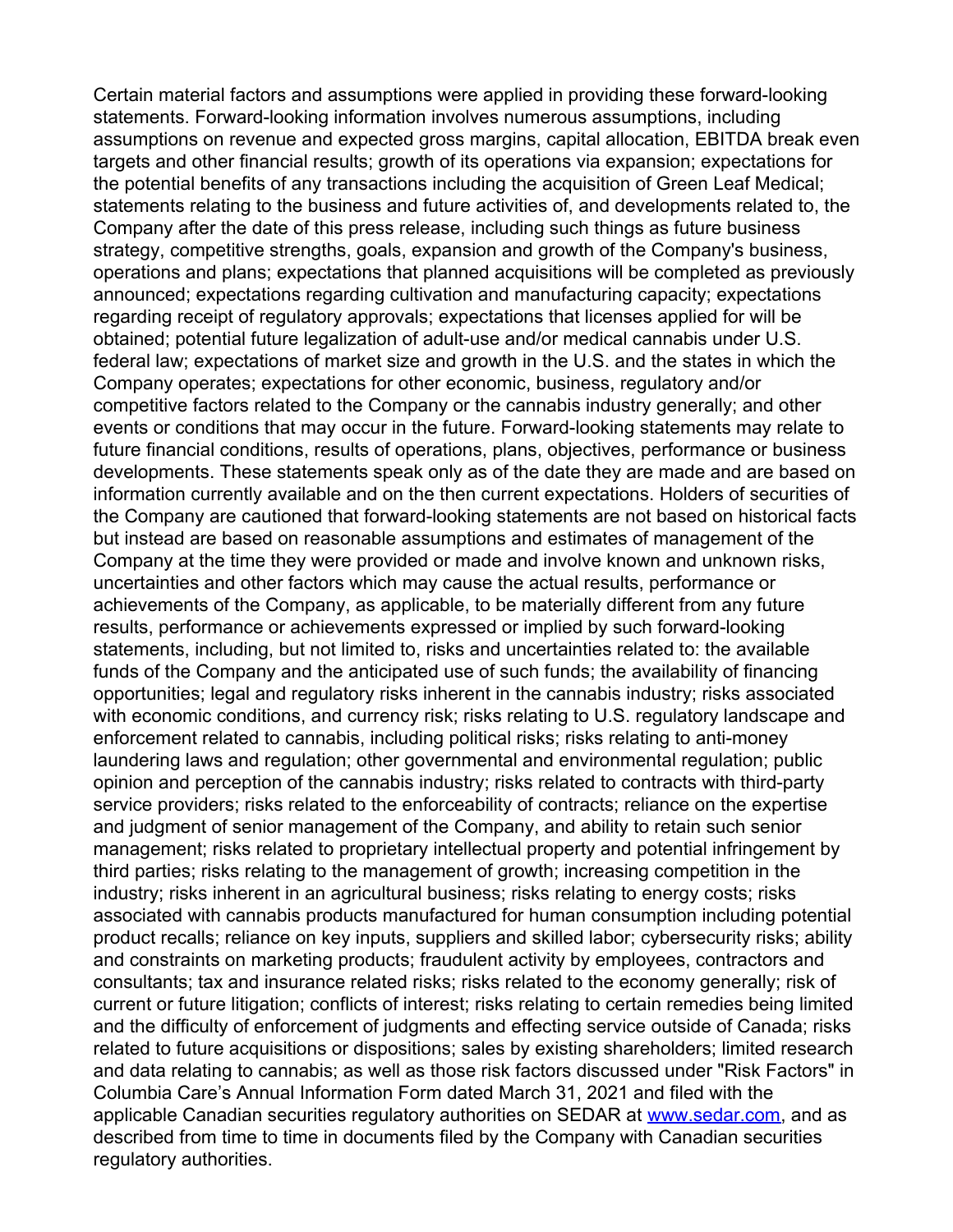The purpose of forward-looking statements is to provide the reader with a description of management's expectations, and such forward-looking statements may not be appropriate for any other purpose. In particular, but without limiting the foregoing, disclosure in this press release as well as statements regarding the Company's objectives, plans and goals, including future operating results and economic performance may make reference to or involve forward-looking statements. Although the Company believes that the expectations reflected in such forward-looking statements are reasonable, it can give no assurance that such expectations will prove to have been correct. A number of factors could cause actual events, performance or results to differ materially from what is projected in the forwardlooking statements. No undue reliance should be placed on forward-looking statements contained in this press release. Such forward-looking statements are made as of the date of this press release. Columbia Care undertakes no obligation to update or revise any forwardlooking statements, whether as a result of new information, future events or otherwise, except as required by applicable law. The Company's forward-looking statements are expressly qualified in their entirety by this cautionary statement.

This news release contains future-oriented financial information and financial outlook information (collectively, "FOFI") about Columbia Care's Revenue, Gross Margins and Adjusted EBITDA, all of which are subject to the same assumptions, risk factors, limitations, and qualifications as set forth in the above paragraphs. FOFI contained in this document was approved by management as of the date of this document and was provided for the purpose of providing further information about Columbia Care's future business operations. Columbia Care disclaims any intention or obligation to update or revise any FOFI contained in this document, whether because of new information, future events or otherwise, unless required pursuant to applicable law. Readers are cautioned that the FOFI contained in this document should not be used for purposes other than for which it is disclosed herein.

#### **TABLE 1 - CONDENSED CONSOLIDATED STATEMENTS OF OPERATIONS**

(in US \$ thousands, except share and per share figures, unaudited)

|                                                                         | <b>Three Months Ended</b> |           | <b>Nine Months Ended</b><br>Sept 30, 2021 Sept 30, 2020 Sept 30, 2021 Sept 30, 2020 |           |
|-------------------------------------------------------------------------|---------------------------|-----------|-------------------------------------------------------------------------------------|-----------|
| Revenue                                                                 | \$<br>132,322 \$          | 48,703 \$ | 320,804 \$                                                                          | 103,439   |
| <b>Production costs</b>                                                 | (69, 290)                 | (31, 472) | (179, 439)                                                                          | (68, 035) |
| Gross profit before fair value<br>adjustments<br>Fair value adjustments | 63,032                    | 17,231    | 141,365                                                                             | 35,404    |
| biological assets and<br>inventory, net                                 | 9,254                     | 12,060    | 29,783                                                                              | 12,297    |
| Gross profit                                                            | 72,286                    | 29,291    | 171,148                                                                             | 47,701    |
| Operating expenses                                                      | (61, 494)                 | (33, 648) | (160, 532)                                                                          | (94, 796) |
| Income (loss) from operations                                           | 10,792                    | (4, 357)  | 10,616                                                                              | (47,095)  |
| Other expense, net                                                      | (60, 135)                 | (6, 864)  | (76, 024)                                                                           | (11, 477) |
| Income tax benefit (expense)                                            | 12,160                    | (315)     | 2,021                                                                               | (949)     |
| Net loss                                                                | (37, 183)                 | (11, 536) | (63, 387)                                                                           | (59, 521) |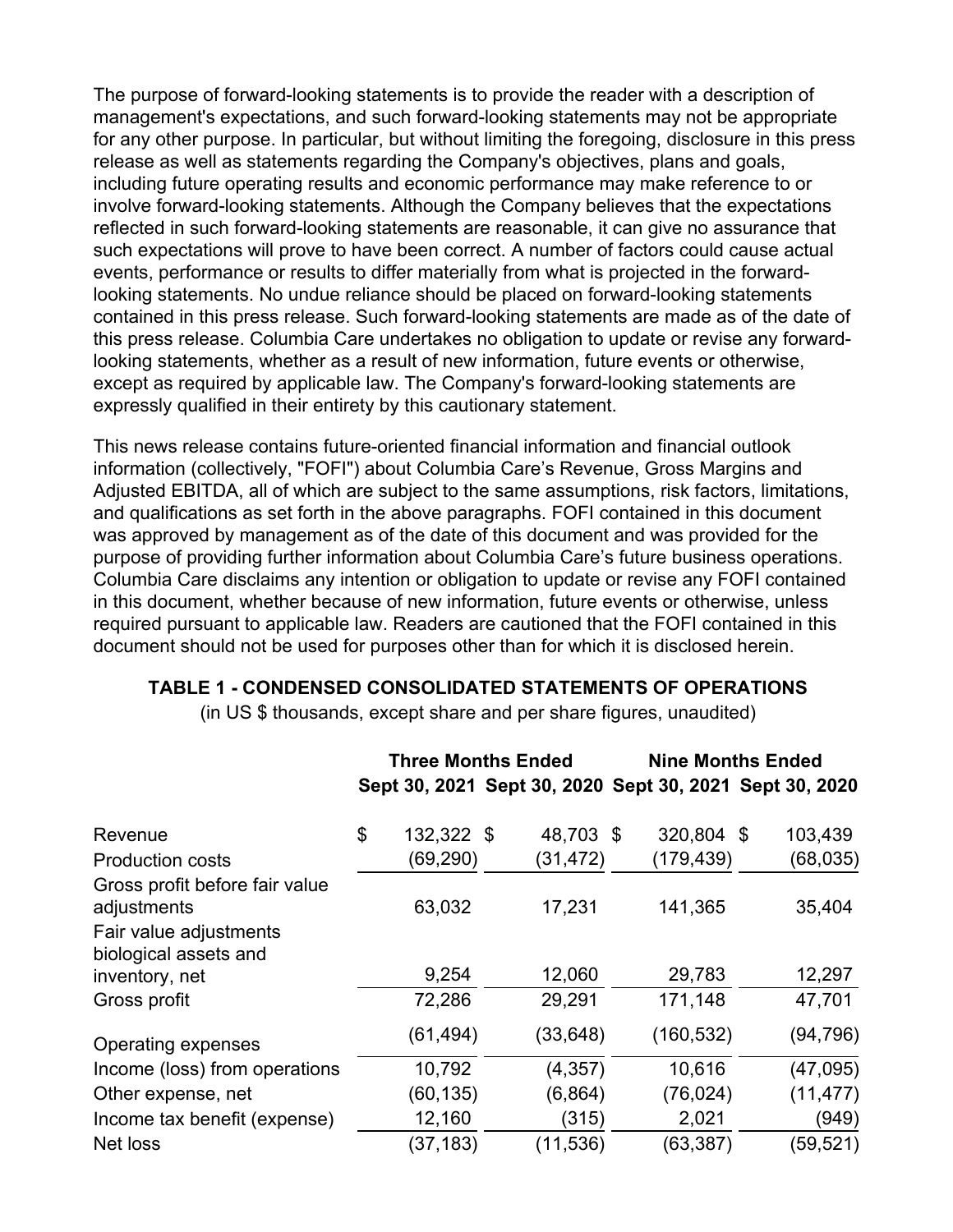| Net loss attributable to non-<br>controlling interests                                            | (998)             | (681)       | (1,628)     | (4, 422)    |
|---------------------------------------------------------------------------------------------------|-------------------|-------------|-------------|-------------|
| Net loss attributable to<br>Columbia Care shareholders                                            | (36, 185)         | (10, 855)   | (61, 759)   | (55,099)    |
| Weighted average common<br>shares outstanding - basic and<br>diluted                              | 325,416,684       | 235,682,767 | 311,446,922 | 223,461,261 |
| Earnings per common share<br>attributable to Columbia Care<br>shareholders - basic and<br>diluted | \$<br>$(0.11)$ \$ | $(0.05)$ \$ | (0.20) \$   | (0.25)      |

# **TABLE 2 - RECONCILIATION OF IFRS TO NON-IFRS MEASURES**

(in US \$ thousands, unaudited)

|                                                        | <b>Three Months Ended</b> |                |               | <b>Nine Months Ended</b> |                                                         |  |  |
|--------------------------------------------------------|---------------------------|----------------|---------------|--------------------------|---------------------------------------------------------|--|--|
|                                                        |                           |                |               |                          | Sept 30, 2021 Sept 30, 2020 Sept 30, 2021 Sept 30, 2020 |  |  |
| <b>Net loss</b>                                        | \$                        | $(37, 183)$ \$ | $(11,536)$ \$ | $(63, 387)$ \$           | (59, 521)                                               |  |  |
| Income tax expense                                     |                           |                |               |                          |                                                         |  |  |
|                                                        |                           | (12, 160)      | 315           | (2,021)                  | 949                                                     |  |  |
| Depreciation and amortization<br>Net interest and debt |                           | 20,107         | 7,895         | 45,266                   | 19,525                                                  |  |  |
| amortization                                           |                           | 11,201         | 4,308         | 27,409                   | 6,789                                                   |  |  |
| <b>EBITDA</b>                                          | $\mathfrak{S}$            | $(18,035)$ \$  | 982 \$        | 7,267 \$                 | (32, 258)                                               |  |  |
| Share-based compensation                               |                           | 4,993          | 7,218         | 17,833                   | 22,341                                                  |  |  |
| Fair value adjustments<br>biological assets and        |                           |                |               |                          |                                                         |  |  |
| inventory, net                                         |                           | (9,254)        | (12,060)      | (29, 783)                | (12, 297)                                               |  |  |
| Fair value mark-up for                                 |                           |                |               |                          |                                                         |  |  |
| acquired inventory                                     |                           | 1,430          | 1,765         | 2,922                    | 1,765                                                   |  |  |
| Adjustments for acquisition                            |                           |                |               |                          |                                                         |  |  |
| and other non-core costs                               |                           | 3,009          | 2,616         | 8,102                    | 3,483                                                   |  |  |
| Fair value changes on                                  |                           |                |               |                          |                                                         |  |  |
| derivative liabilities                                 |                           | (4, 847)       | 2,556         | (6,760)                  | 2,556                                                   |  |  |
| Impairment on disposal group                           |                           | 2,000          |               | 2,000                    | 1,969                                                   |  |  |
| Loss on conversion of                                  |                           |                |               |                          |                                                         |  |  |
| convertible debt                                       |                           |                |               | 1,580                    |                                                         |  |  |
| Earnout liability accrual                              |                           | (23, 583)      |               | (23, 583)                |                                                         |  |  |
| Acquisition and settlement of                          |                           |                |               |                          |                                                         |  |  |
| pre-existing relationships                             |                           | 75,309         |               | 75,309                   |                                                         |  |  |
| <b>Adjusted EBITDA</b>                                 | \$                        | 31,022 \$      | 3,077 \$      | 54,887                   | (12, 441)<br>\$                                         |  |  |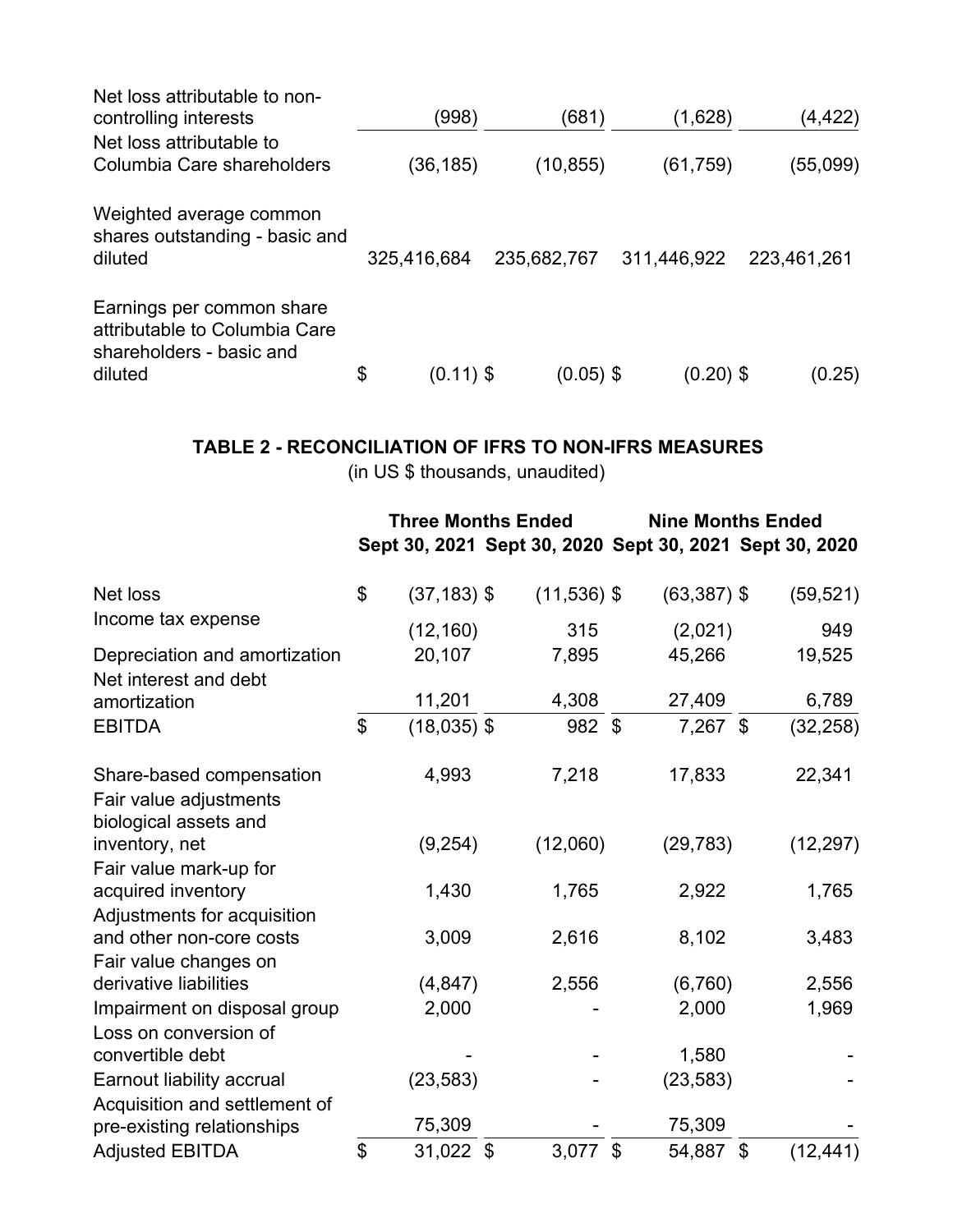### **TABLE 3 - CONDENSED CONSOLIDATED STATEMENTS OF CASH FLOW**

(in US \$ thousands, unaudited)

|                    |                  | <b>Nine Months Ended</b>                                                    |                                                                                      |  |
|--------------------|------------------|-----------------------------------------------------------------------------|--------------------------------------------------------------------------------------|--|
|                    |                  |                                                                             |                                                                                      |  |
|                    |                  |                                                                             | (35, 627)                                                                            |  |
|                    | 5,810            | (125, 389)                                                                  | (23,909)                                                                             |  |
|                    | 1,085            | 176,920                                                                     | 54,214                                                                               |  |
|                    | (208)            | 55,820                                                                      | (5,322)                                                                              |  |
| 148,750<br>116,931 | 42,350<br>42,142 | 61,111<br>116,931                                                           | 47,464<br>42,142                                                                     |  |
|                    | \$               | <b>Three Months Ended</b><br>19,256 \$<br>(41, 469)<br>(9,606)<br>(31, 819) | Sept 30, 2021 Sept 30, 2020 Sept 30, 2021 Sept 30, 2020<br>$(7, 103)$ \$<br>4,289 \$ |  |

#### **TABLE 4 - CONDENSED CONSOLIDATED STATEMENTS OF FINANCIAL POSITION (SELECT ITEMS)**

(in US \$ thousands, unaudited)

|                                  | Sept 30, 2021 Dec 31, 2020 |      |         |
|----------------------------------|----------------------------|------|---------|
| Cash                             | \$<br>116,931              | - \$ | 61,111  |
| <b>Total current assets</b>      | 402,568                    |      | 213,698 |
| Property and equipment, net      | 258,730                    |      | 114,400 |
| Right of use assets              | 229,624                    |      | 187,715 |
| <b>Total assets</b>              | 1,483,860                  |      | 792,591 |
| <b>Total current liabilities</b> |                            |      |         |
|                                  | 294,032                    |      | 148,966 |
| <b>Total liabilities</b>         | 858,674                    |      | 470,715 |
| <b>Total equity</b>              | 625,186                    |      | 321,876 |

View source version on businesswire.com: <https://www.businesswire.com/news/home/20211112005432/en/>

**Investor Contact** Lee Ann Evans Investor Relations +1.212.271.0915 [ir@col-care.com](mailto:ir@col-care.com)